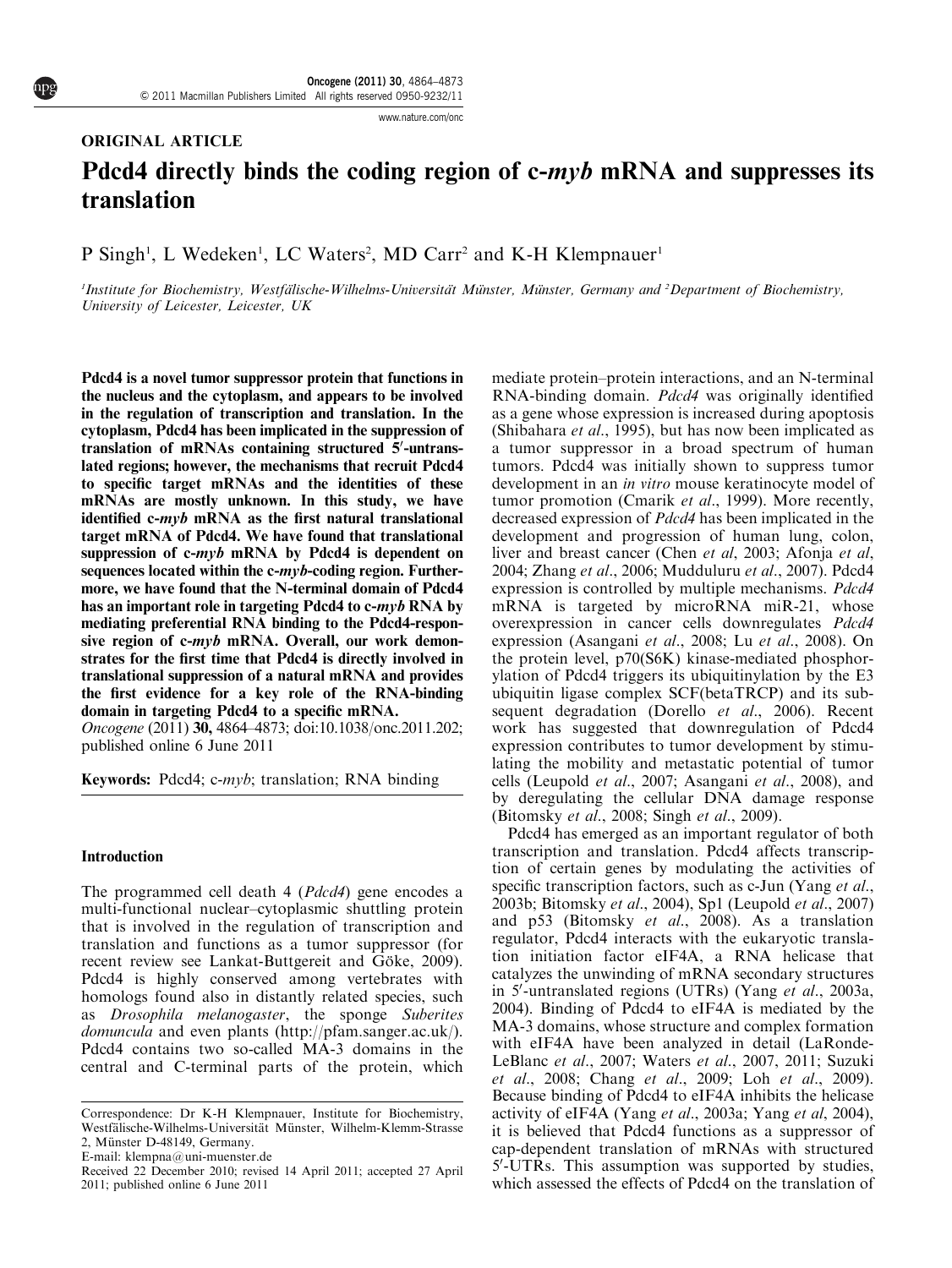artificial RNAs containing 5'-hairpin structures (Yang et al., 2003a, 2004); however, because physiological translational target mRNAs for Pdcd4 have not yet been unambiguously identified, it is presently unclear whether translation of all RNAs containing structured 5'-UTRs are suppressed by Pdcd4 or whether there are mechanisms that allow Pdcd4 to target specific mRNAs.

In this study, we report the identification of protooncogene c-myb mRNA as the first physiological target RNA of Pdcd4. We show that Pdcd4 is associated with c-myb mRNA and suppresses its translation. The inhibitory effect of Pdcd4 is mediated by sequences located within the c-myb-coding region. We demonstrate that the Pdcd4 RNA-binding domain has a key role in targeting Pdcd4 to c-myb mRNA by mediating preferential binding of Pdcd4 to RNA secondary structure formed by the response region in c-myb mRNA. In summary, our work demonstrates for the first time that Pdcd4 is directly involved in translational suppression of a natural mRNA and offers the first insight into how Pdcd4 targets a specific mRNA.

#### Results

# c-myb mRNA is a translational target of Pdcd4

We have previously shown that Pdcd4 inhibits the activity of transcription factors c-Jun and p53 by interfering with their ability to cooperate with p300 (Bitomsky et al., 2004, 2008). While studying the effect of Pdcd4 on c-Myb, another transcription factor recruiting p300, we noted that Pdcd4 strongly decreased the amount of c-Myb generated from a cytomegalovirus (CMV) promoter-based c-Myb expression vector. The inhibitory activity of Pdcd4 was specific, because the amounts of  $\beta$ -galactosidase, C/EBP $\beta$  or green fluorescent protein (GFP) derived from similar CMV promoter-based expression vectors were not affected. The inhibitory activity was shared by avian and human Pdcd4 (Figure 1a), and was also observed when expression vectors for mouse or human c-Myb were used (data not shown), indicating that it was a conserved feature of Pdcd4 and c-Myb. The reduced expression of c-Myb was not accompanied by lower steady-state levels



Figure 1 Pdcd4 suppresses translation of c-myb mRNA. (a) QT6 fibroblasts were transfected with plasmids encoding chicken c-Myb (2 µg), chicken C/EBP $\beta$  (2 µg), EGFP (2 µg) and human or chicken Pdcd4 (2 and 5 µg). Total protein extracts were analyzed by western blotting with antibodies against c-Myb, C/EBPB or GFP. (b) Cells were transfected with expression vectors for c-Myb and human Pdcd4. Polyadenylated RNA was analyzed by northern blotting using myb and gapdh probes (top) or by western blotting for the expression of c-Myb (bottom). (c) QT6 cells transfected as in (b) were fractionated into nuclear (N) and cytoplasmic (C) fractions, and RNA isolated from both fractions was analyzed by northern blotting using  $m\nu b$  and gapdh probes. (d) QT6 cells transfected as in (b) were treated with  $10 \mu$ M MG132 for 5 h or were left untreated. Cells were analyzed by western blotting as in (b). (e) QT6 cells were transfected as in (a). Cytoplasmic extracts were sedimented through 10–50 % sucrose density gradients. Aliquots of the gradient fractions were analyzed by agarose gel electrophoresis for the distribution of ribosomal RNAs (top). Subsequently, fractions 1–3 and 4–9 were pooled as non-ribosomal (pool A) and ribosomal fractions (pool B), respectively. RNA isolated from these fractions was then analyzed by quantitative real-time PCR for c-myb (black columns) and  $\beta$ -galactosidase (gray columns) mRNAs. The columns show the amounts of both RNAs in the ribosomal compared with the non-ribosomal fractions. The amounts present in the non-ribosomal factions were normalized to 1. The asterisk indicates statistical significance ( $P < 0.005$ ; Student's-t test).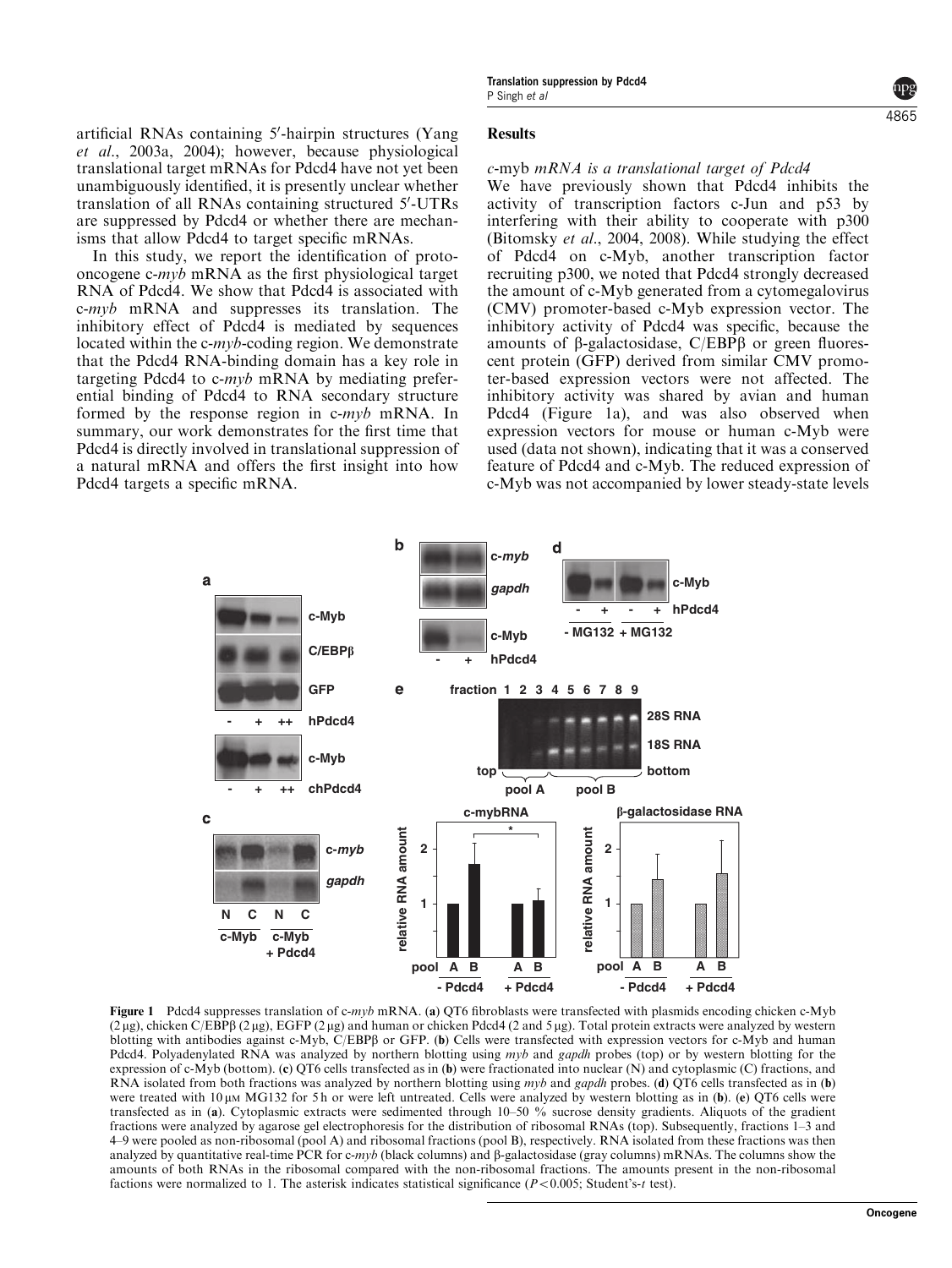or altered nuclear–cytoplasmic distribution of  $m\nu b$ mRNA (Figures 1b and c), suggesting that Pdcd4 neither affected the transcription or the stability of c-myb mRNA nor its nuclear export. Furthermore, blocking protein degradation by the proteasome inhibitor MG132 did not abolish the inhibitory effect of Pdcd4. This indicated that Pdcd4 did not decrease the amount of c-Myb by stimulating its degradation (Figure 1d). Taken together, these experiments suggested that Pdcd4 suppresses the translation of c-Myb. To substantiate this conclusion we subjected cytoplasmic extracts of cells transfected with c-Myb or c-Myb plus Pdcd4 expression vectors to sucrose density gradient centrifugation. We then analyzed the distribution of c-myb mRNA between non-ribosome-containing fractions and mono- or polyribosome-containing fractions. This allowed us to determine whether Pdcd4 affected the amount of c-myb RNA engaged in translation (i.e., associated with ribosomes). Figure 1e shows that the amount of ribosome-associated c-myb RNA was decreased when Pdcd4 was expressed, consistent with the notion that Pdcd4 inhibits the translation of c-myb mRNA. The Pdcd4-dependent decrease of ribosomal association of c-myb RNA was specific, as the distribution of  $\beta$ -galactosidase mRNA, used as internal control, was not affected by Pdcd4.

To assess the effect of Pdcd4 on c-Myb expression under more physiological conditions we made use of a Pdcd4-deficient clone of the chicken DT40 cell line that we had established previously (Singh et al., 2009). Consistent with the results of Figure 1, the steady-state level of c-Myb was increased in the Pdcd4 knockout cells (Figure 2a). Northern blotting showed that this increase was not due to increased transcription of c-myb (Figure 2b). Treatment of the cells with the proteasome inhibitor MG132 did not abolish the difference of the amount of c-Myb between wild-type and Pdcd4 deficient cells, indicating that this difference was not due to different half-lives of c-Myb in both cells (Figure 2c). Furthermore, we compared the turnover of c-Myb in the DT40 wildtype and Pdcd4 knockout cells after blocking protein synthesis with cycloheximide to confirm that there was no significant difference in the half-life of the protein in both cells (Figure 2d). To confirm that the increased expression of c-Myb was caused by the loss of Pdcd4, we re-expressed chicken Pdcd4 in the knockout cells. Figure 2e shows that restoration of Pdcd4 expression reduced the amount of c-Myb in the knockout cells to the level found in wild-type DT40 cells. Taken together, the experiments illustrated in Figures 1 and 2 provide strong evidence that c-myb mRNA is a translational target of Pdcd4. This conclusion was further supported by demonstrating that Pdcd4 also inhibits translation of c-Myb in an in vitro translation system (Supplementary Figure S1).

We have previously shown that transcription of *Pdcd4* is stimulated by v-Myb and c-Myb (Schlichter et al., 2001a, b; Appl and Klempnauer, 2002). The finding that translation of c-myb mRNA is suppressed by Pdcd4 suggests that the expression of both genes is controlled



Figure 2 Analysis of c-Myb expression in wildtype and Pdcd4 deficient DT40 cells. (a) Wild-type DT40  $(+/-)$  and Pdcd4 knockout  $(-/-)$  cells were analyzed by western blotting for expression of c-Myb (top), Pdcd4 (middle) and  $\beta$ -actin (bottom). (b) mRNA from wild-type DT40  $(+/+)$  and *Pdcd4* knockout  $(-/-)$ cells was analyzed by northern blotting for expression of c-myb and gapdh mRNAs. (c) Extracts from wild-type DT40  $(+/+)$  and *Pdcd4* knockout  $(-/-)$  cells were analyzed by western blotting as in (a). Cells were treated with  $10 \mu M$  of MG132 for 5h or left untreated. (d) Wild-type DT40  $(+/+)$  and *Pdcd4* knockout  $(-/-)$ cells were treated with  $50 \mu g/ml$  cycloheximide. The cells were harvested after the indicated time periods and analyzed by western blotting for the expression of  $c$ -Myb (top) and  $\beta$ -actin (bottom). The bands corresponding to c-Myb are marked by white arrowheads. (e) Wild-type DT40  $(+/+)$ , *Pdcd4* knockout  $(-/-)$  and knockout cells re-expressing Pdcd4 were analyzed by western blotting for expression of c-Myb and  $\beta$ -actin (top) and Pdcd4 and b-actin (bottom). The re-expressed Pdcd4 contains a hemagglutinin tag, explaining its slightly larger size. (f) Schematic illustration of an autoregulatory feedback loop established by c-Myb and Pdcd4.

by an autoregulatory feedback loop, as illustrated in Figure 2f.

# Pdcd4 is associated with c-myb mRNA in vivo

To investigate whether  $c\text{-}myb$  mRNA is a direct translational target of Pdcd4 we asked whether Pdcd4 is associated with c-myb mRNA in vivo. To address this question we transfected fibroblasts with combinations of expression vectors for c-Myb, luciferase and Pdcd4, followed by analysis of cytoplasmic extracts by RNA immunoprecipitation (RIP). The cells were treated with formaldehyde to crosslink protein–RNA complexes, and cytoplasmic extracts were then immunoprecipitated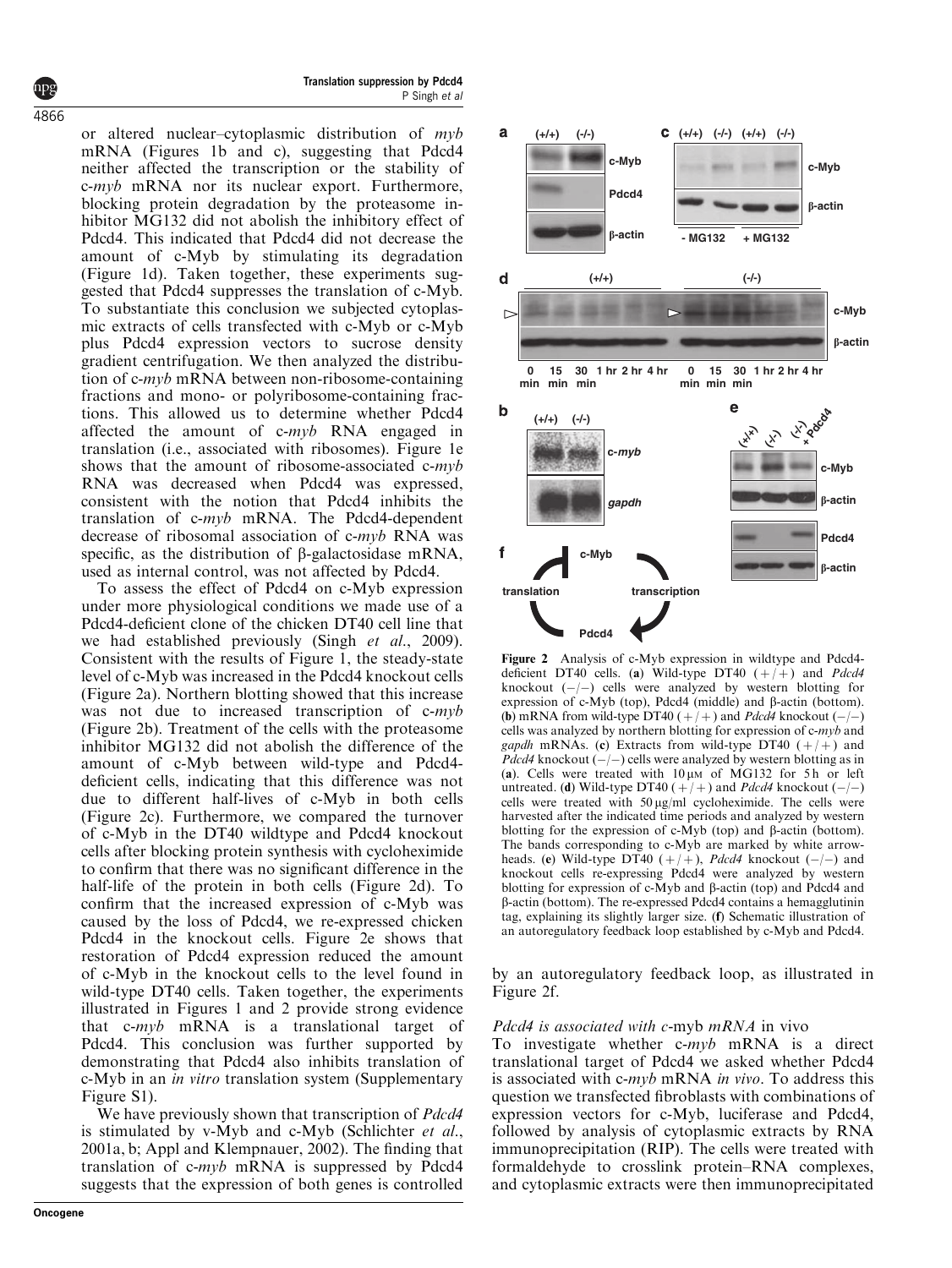

Figure 3 Pdcd4 is associated with c-myb mRNA in vivo. (a) QT6 fibroblasts were transfected with plasmids encoding chicken c-Myb  $(2 \mu g)$ , luciferase  $(0.5 \mu g)$  and human Pdcd4 ( $5 \mu g$ ), as indicated. Cytoplasmic extracts were subjected to RIP with Pdcd4-specific antibodies. Columns show the relative amounts of  $c\text{-}m\gamma b$  (black bars) and luciferase (white bars) RNAs in the immunoprecipitates, as determined by quantitative real-time PCR. The amounts of  $m\nu b$  and luciferase RNAs present in control precipitate (i.e., from cells transfected only with c-Myb and luciferase expression plasmids) were normalized to 1. (b) DT40 ( $+$  $+$ ) and *Pdcd4* ( $-$ ) cells were subjected to RIP using Pdcd4-specific antibodies. The amounts of c-myb (black columns) and  $\beta$ -actin (white columns) RNAs present in the immunoprecipitates were quantified by real-time PCR. The amounts of both RNAs present in a control precipitate derived from the  $(-/-)$  cells were normalized to 1. (c) DT40 Pdcd4  $(-/-)$  cells and Pdcd4  $(-/-)$  cells re-expressing Pdcd4 were analyzed by RIP as in (b). The asterisks indicate statistical significance  $(P<0.005$ ; Student's t-test).

with antibodies against Pdcd4, followed by reverse transcription of the co-precipitated RNA and PCR analysis. As shown in Figure 3a, c-myb RNA was enriched in the immunoprecipitate derived from Pdcd4 expressing cells. This enrichment was specific because it was not observed when the Pdcd4 expression vector was omitted and because luciferase RNA, which was used as an internal control, was not enriched. This experiment, therefore, demonstrated that Pdcd4 is associated with c-myb RNA in vivo. To confirm the binding of Pdcd4 to  $c\text{-}myb$  mRNA under physiological conditions we also analyzed DT40 cells by RIP. Figure 3b shows that  $c\text{-}m\gamma b$ RNA was enriched by IP from extracts from DT40 wildtype cells but not from extracts from Pdcd4 deficient cells. This enrichment was specific, as  $\beta$ -actin mRNA, which was analyzed as an internal control, was not enriched. Finally, Pdcd4-deficient cells reconstituted with the Pdcd4 expression vector again showed specific enrichment of c-myb mRNA in a RIP experiment (Figure 3c). Taken together, these experiments clearly demonstrated that Pdcd4 is associated with c-myb mRNA in vivo.

# The c-myb-coding region contains a translational 'Pdcd4-response element'

The finding that  $c\text{-}myb$  RNA is physically associated with Pdcd4 permitted us to investigate how Pdcd4 targets a specific mRNA. Because Pdcd4 suppressed translation of myb RNA transcribed from a CMV promoter-based expression vector containing only the cmyb-coding region, this suggested that the sequences responsible for targeting Pdcd4 to c-myb RNA are located in the coding region of the mRNA. To identify the part of the c-myb mRNA that mediates the inhibitory effect of Pdcd4, we first generated 3'-deletions of the c-Myb expression vector and examined the effect of Pdcd4 on the steady-state levels of the resulting truncated proteins. As illustrated in Figure 4b, truncation of  $3'$  of the coding region up to a BglII or a SalI site, leading to the expression of truncated c-Myb proteins containing amino acids 1–497 and 1–303, respectively, did not significantly affect the ability of Pdcd4 to inhibit translation. When the deletion of coding sequences was extended to a NaeI site, translation of the resulting protein (amino acids 1–236) was no longer suppressed by Pdcd4. We therefore concluded that the translational 'Pdcd4-response element' maps to  $5'$ -sequences to the SalI site. We also performed RIP experiments using extracts from cells transfected with expression vectors from full-length and truncated c-Myb. These experiments showed that the RNA encoding the truncated c-Myb protein, which was no longer suppressed by Pdcd4 (c-Myb  $\Delta$ Nae), was also not associated with Pdcd4 in vivo (Figure 4d).

To map the Pdcd4-responsive region from the 5'-end of c-myb mRNA, we analyzed N-terminal deletion mutants of c-Myb (Figure 4c). These experiments showed that  $c\text{-}myb\text{-}coding$  sequences between the  $5'$ end and an XmaI site could be deleted without abrogating the inhibitory effect of Pdcd4. Together with the data illustrated in Figure 4b this showed that the 'Pdcd4-response region' maps to the center of the c-mybcoding region between the XmaI and SalI sites.

Pdcd4 has been shown to suppress cap-dependent initiation of translation by interacting with eIF4A and inhibiting its helicase activity (Yang et al., 2003a, 2004);

4867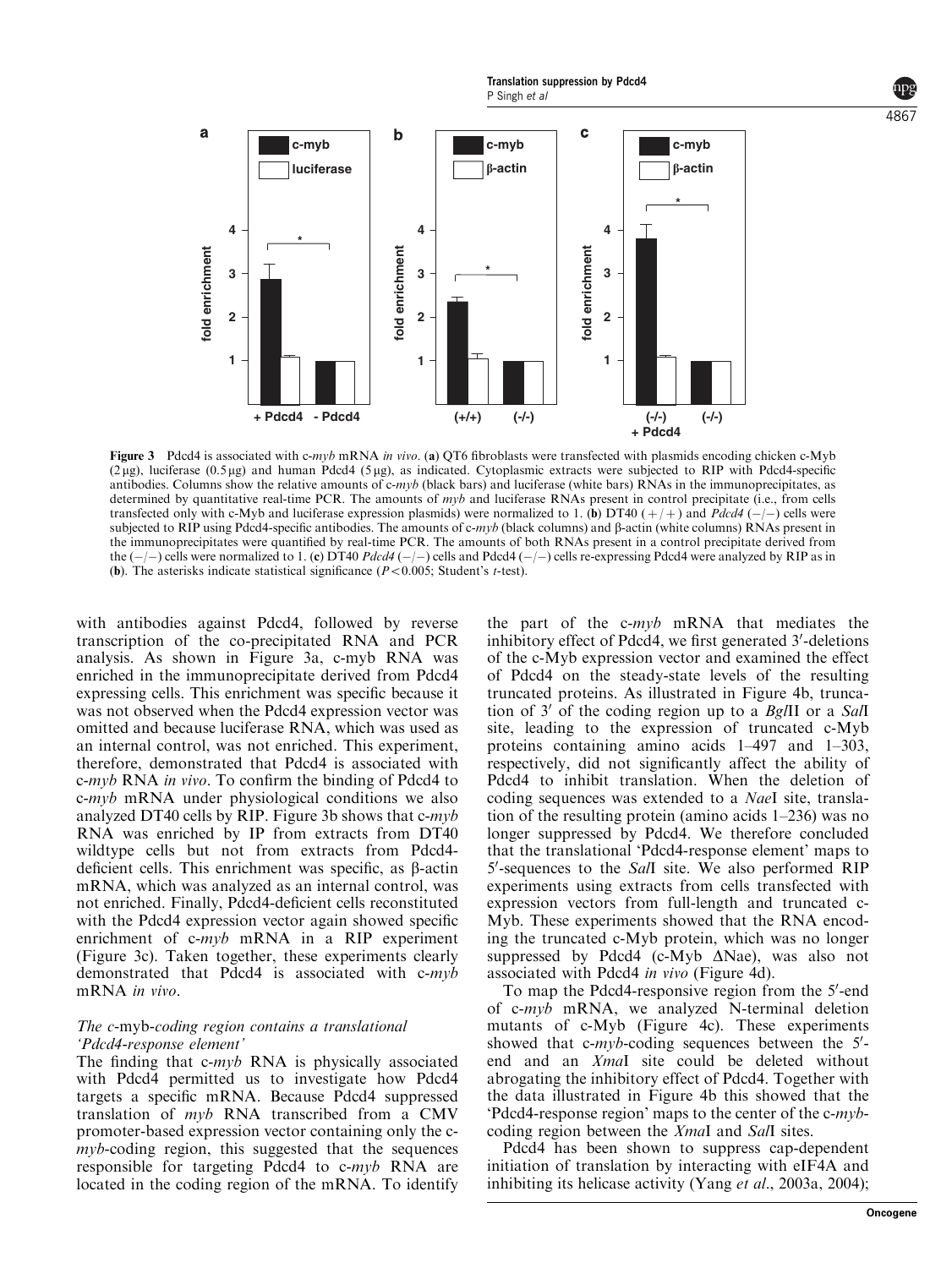

Figure 4 Suppression of translation by Pdcd4 is mediated by sequences in the center of the c-myb-coding region. (a) Schematic illustration of c-Myb deletion constructs. Numbers refer to amino acids. Nco, E, X, N, S and B refer to restriction sites for NcoI, EcoRI, XmaI, NaeI, SalI and BglII, respectively. The hatched region marks the Pdcd4 target region. (b, c) QT6 fibroblasts were transfected with plasmids encoding full-length or truncated versions of c-Myb  $(2 \mu g)$  and Pdcd4  $(2 \text{ and } 5 \mu g)$ , as well as with the  $\beta$ -galactosidase expression vector pCMV $\beta$  (0.5 µg). Cells were harvested after 24 h and the  $\beta$ -galactosidase activity was determined. b-galactosidase-normalized amounts of cell extracts were then analyzed by western blotting with antibodies against c-Myb. (d) QT6 cells were transfected with plasmids encoding full-length or  $\Delta$ Nae-truncated c-Myb, Pdcd4 and firefly luciferase. Cytoplasmic extracts were subjected to RIP with Pdcd4-specific antibodies. The amounts of c-myb (black columns) and luciferase (white columns) mRNAs present in the immunoprecipitates were determined by quantitative real-time PCR. The amounts of  $m\nu b$  and luciferase RNAs present in control precipitate (i.e., from cells transfected without Pdcd4 expression vector) were normalized to 1. (e) QT6 fibroblasts were transfected with the mono- and bicistronic c-Myb expression vectors shown at the top, with or without increasing amounts (2 and 5  $\mu$ g) of Pdcd4 expression vector. Cell extracts were analyzed by western blotting with antibodies against c-Myb, Pdcd4 or GFP. c-Myb encoded by the bicistronic expression vector has a slightly higher molecular weight because translation is started within the hepatitis C virus internal ribosomal entry site.

however, because the Pdcd4-responsive region is located within the coding region of  $c\text{-}myb$  mRNA, we also considered the possibility that Pdcd4 might function by slowing down elongating ribosomes or causing ribosomal drop-off. Ribosomal drop-off has been implicated in the translational inhibition caused by microRNAs that target the coding region of certain mRNAs (Nottrott et al., 2006; Petersen et al., 2006). To explore this possibility we constructed a bicistronic expression vector in which the  $c\text{-}m\nu b\text{-}coding$  region is placed downstream of the hepatitis C virus internal ribosomal entry site. If Pdcd4 functions by inhibiting ribosomal elongation, c-Myb expression will still be suppressed by Pdcd4 under these conditions. On the other hand, if Pdcd4 suppresses cap-dependent initiation of translation, c-Myb expression might not be affected because the mechanism of translational initiation at the hepatitis C virus internal ribosomal entry site is distinct from capdependent translation initiation and does not require translation initiation factors (Lancaster et al., 2006).

4868

Figure 4e clearly shows that Pdcd4 failed to suppress the expression of c-Myb when its translation was initiated at the hepatitis C virus internal ribosomal entry site, indicating Pdcd4 does not inhibit elongating ribosomes.

# The Pdcd4 N-terminal domain is required for suppression of c-myb translation and binds preferentially to the Pdcd4-response region of c-myb mRNA.

To understand how Pdcd4 is recruited to c-myb mRNA we investigated the role of the Pdcd4 N-terminal domain in translational suppression of  $c\text{-}m\nu b$  RNA. Previous work has shown that the amino terminal domain of Pdcd4 binds to RNA and that its RNA-binding activity is mediated by two clusters of basic amino acids. Mutation of both clusters (which are referred to as RBM1 and 2) results in a complete loss of the RNAbinding activity (Böhm et al., 2003; Wedeken et al., 2010). As shown in Figure 5, mutant Pdcd4 carrying mutations of the basic amino acid clusters inhibited c-Myb translation less strongly than wild-type Pdcd4,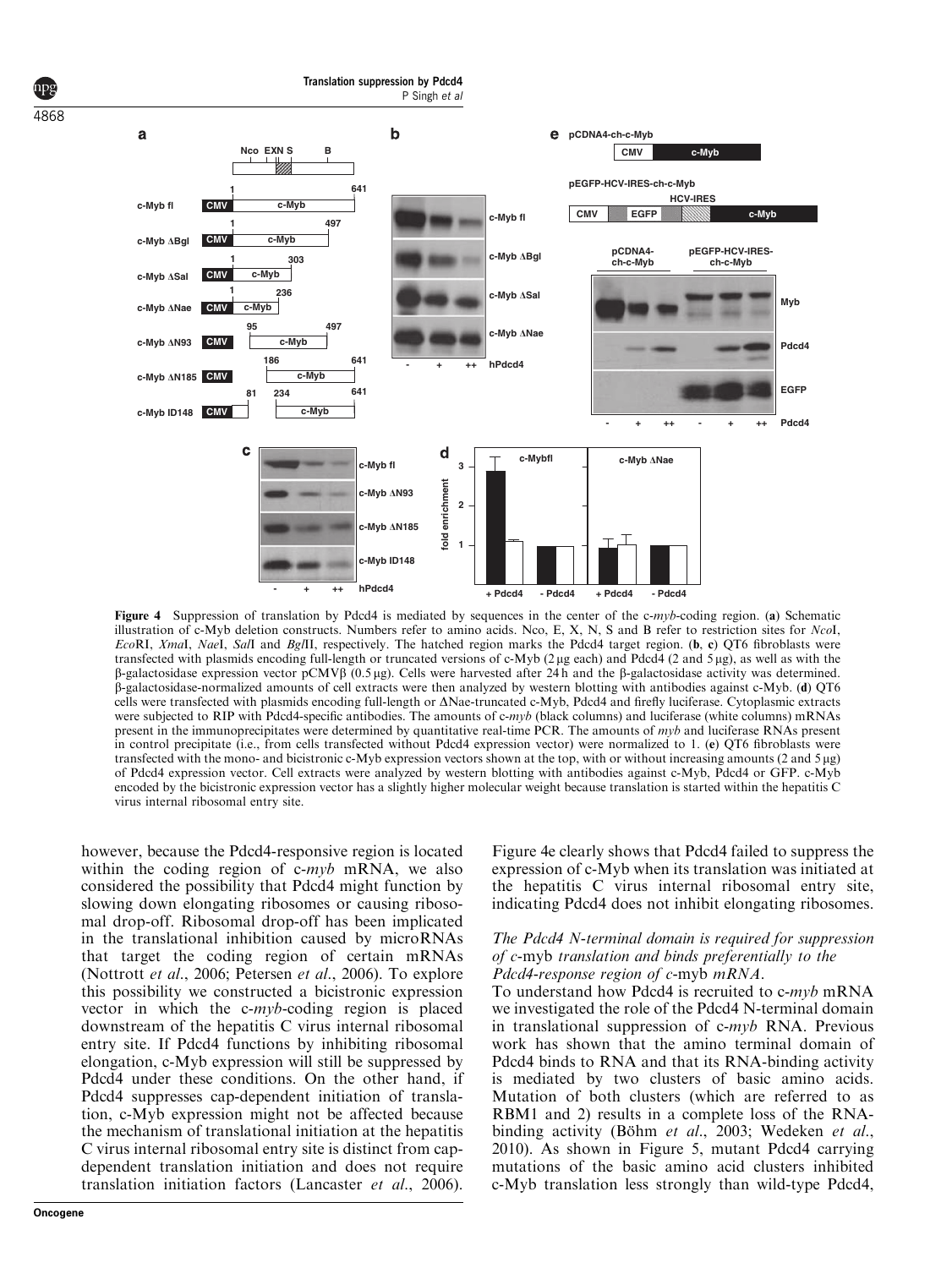

Figure 5 Disruption of the RNA-binding domain reduces the suppressive activity of Pdcd4. The RNA-binding-deficient mutant Pdcd4-mutRBM1 + 2 is shown schematically at the top. QT6 fibroblasts were transfected with plasmids encoding full-length c-Myb  $(2 \mu g)$  and increasing amounts of the indicated Pdcd4 expression vectors. Total protein extracts were analyzed by western blotting with antibodies against c-Myb and Pdcd4.

indicating that RNA binding is required for efficient translational suppression of c-myb mRNA. This suggested that Pdcd4 might target myb RNA by a direct protein–RNA interaction with the 'Pdcd4-response element' in the c-myb-coding region.

To explore this possibility and to substantiate a role of RNA binding in targeting Pdcd4 to  $c\text{-}m\gamma b$  mRNA we prepared GST–Pdcd4 fusion proteins having the wildtype or a mutated RNA-binding domain, and performed RNA electrophoretic mobility shift assays with in vitro synthesized RNAs. As shown in Figure 6a, we generated three overlapping RNAs from the central part of the c $m\nu b$  mRNA (referred to as c-myb#1, 2 and 3). Upon electrophoresis in native polyacrylamide gels, each of the RNAs gave rise to fast- and slow-migrating forms, the latter of which disappeared upon heat denaturation (Figure 6b). This indicated that the slower migrating forms are due to the formation of secondary structures. The propensity to form secondary structure was most prominent in case of RNA c-myb#3, which corresponds to the central part of the Pdcd4-response region. We performed RNA secondary structure prediction by Mfold (http://mfold.bioinfo.rpi.edu) to confirm that RNA c-myb#3 is indeed able to form a significant amount of secondary structure (Supplementary Figure S2). Figure 6d shows that wild-type Pdcd4 bound preferentially to the slower migrating form of RNA c-myb#3, as is evident from the fact that the slow-migrating form of the RNA was efficiently shifted to even slower migrating complexes appearing in the upper part of the gel, whereas the fast-migrating form of the RNA, which lacks secondary structure, remained virtually unbound by Pdcd4, under these conditions. The mutant Pdcd4, used as negative control, did not bind to any of the RNA forms. The RNA bound by Pdcd4 appeared as a continuous smear in the upper part of the gel, suggesting that Pdcd4 does not form stable protein–RNA complexes under the conditions of electrophoresis. To substantiate our conclusion that Pdcd4 binds preferentially to the structured form of the RNA, we also performed additional RNA-binding experiments in

which we used unlabeled c-myb#3 RNA as competitor (Figure 6e). Overall, these experiments confirmed that the structured form of the RNA was much more effective as a competitor when the denatured form of the RNA was used as the radiolabeled probe rather than the native form (compare lanes 3–5 and 8–10 of Figure 6e). Furthermore, the denatured form of unlabeled c-myb#3 RNA competed less well than the native form of this RNA (compare lanes 8–10 and 11–13 of Figure 6e). We also compared the binding of Pdcd4 to RNA c-myb#3 and an unrelated RNA (c-myb1-111) derived from the 5'-end of c-myb mRNA, which is not involved in Pdcd4-dependent suppression of c-Myb translation (Figure 6f). This RNA also formed secondary structure, as evidenced by the appearance of fast- and slow-migrating bands and the disappearance of the slow-migrating form after heat denaturation (Figure 6g). Interestingly, binding of Pdcd4 to the structured form of c-myb#3 was more efficient than binding to the structured form of the RNA from the 5'-end of c-Myb, indicating that preferential binding of Pdcd4 is mediated by a specific RNA structural motif formed by the Pdcd4-response region of c-myb mRNA, and not by the formation of secondary structure per se. We also compared the binding of Pdcd4 to the denatured forms of RNAs c-myb#3 and c-myb1-111. As shown in Figure 6g, there was no significant difference in binding to both denatured RNAs. Taken together, these experiments provide the first evidence that the Pdcd4 RNA-binding domain has an intrinsic preference for binding to an RNA structural motif. The fact that such a motif is formed by that part of  $c\text{-}myb$ mRNA that is essential for translational suppression of the RNA by Pdcd4 strongly suggests that Pdcd4 is recruited to c-myb mRNA, at least in part, by preferential RNA binding.

# Discussion

In this work, we have identified chicken c-myb mRNA as the first physiological and direct translational target of Pdcd4. The amount of c-Myb protein generated from a transfected c-Myb expression vector is significantly decreased by Pdcd4. We have shown that this decrease is not due to decreased transcription, altered nuclear export of the mRNA or effects of Pdcd4 on c-Myb protein stability. Rather, we have demonstrated that the association of  $c\text{-}m\nu b$  mRNA with ribosomes is decreased by Pdcd4. Importantly, by using Pdcd4 knockout cells, we have confirmed that Pdcd4 affects c-myb mRNA translation also in non-transfected cells not overexpressing Pdcd4. Finally, we have demonstrated that Pdcd4 is physically associated with c-myb mRNA in vivo. Altogether, these data provide compelling evidence that c-myb mRNA is a direct translational target of Pdcd4.

We have previously shown that c-Myb directly activates transcription of the Pdcd4 gene via an array of Myb binding sites in the promoter of the Pdcd4 gene (Schlichter et al., 2001a, b, Appl and Klempnauer, 2002). The finding that Pdcd4 suppresses the translation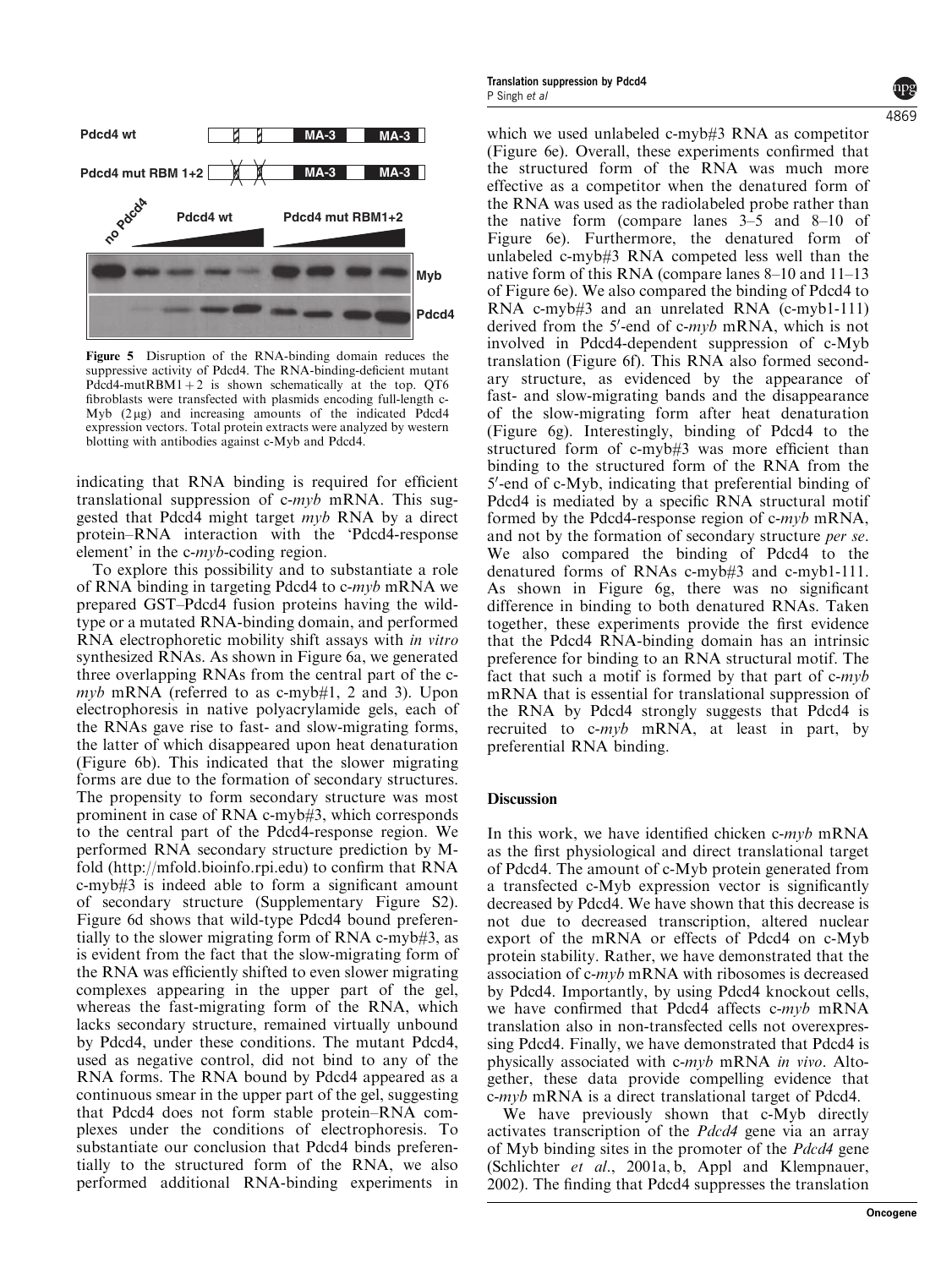

Figure 6 In vitro RNA binding of Pdcd4 to the Pdcd4-response region of c-myb mRNA. (a) In vitro transcribed RNAs from different parts of c-myb are shown schematically. The Pdcd4-response region (located between the XmaI and SaII sites) is highlighted. (b) In vitro transcribed c-myb #1, #2 and #3 RNAs were analyzed by gel electrophoresis without (lanes 1–3) or after (lane 4) heat denaturation. Black and white arrowheads mark fast- and slow-migrating forms of the RNAs. (c) Purified GST-Pdcd4-wt and GST-Pdcd4 mutRBM1 + 2 were analyzed by SDS–PAGE and stained with Coomassie brilliant blue. (d) A mixture of the RNAs shown in lanes 3 and 4 of panel (b) was subjected to an electrophoretic mobility shift assay with increasing amounts  $(0.25 \text{ and } 0.5 \mu g)$  of the indicated GST-Pdcd4 proteins. (e) Competition binding experiments using different combinations of native or heat-denatured c-myb#3 RNA as radiolabeled probe or as unlabeled competitor RNA. The same amount of wild-type GST-Pdcd4 protein (0.5 µg) was used in binding reactions. (f) RNA binding assays of native c-myb #3 and c-myb 1–111 RNAs incubated with or without increasing amounts (0.0625,  $0.125$  and  $0.25 \mu$ g) of wild-type GST-Pdcd4. (g) RNA binding assays of heat-denatured c-myb #3 and c-myb 1–111 RNAs incubated with or without increasing amounts  $(0.0625, 0.125, 0.25, 0.25, 0.05, \mu g)$  of wild-type GST-Pdcd4.

of c-myb mRNA places c-Myb and Pdcd4 in a regulatory feedback loop in which Pdcd4 restricts c-Myb activity by suppressing its synthesis. Such a feedback mechanism might be important to control the proliferation-stimulating activity of c-Myb and would be consistent with Pdcd4's function as a tumor suppressor. This might be relevant, for example, in colon cancer in which downregulation of Pdcd4 expression and increased c-myb expression are frequently associated with highly malignant states (Mudduluru et al., 2007; Ramsay and Gonda, 2008).

The identification of c-myb mRNA as a target of Pdcd4 has allowed, for the first time, to examine how Pdcd4 is targeted to a specific mRNA. Our data indicate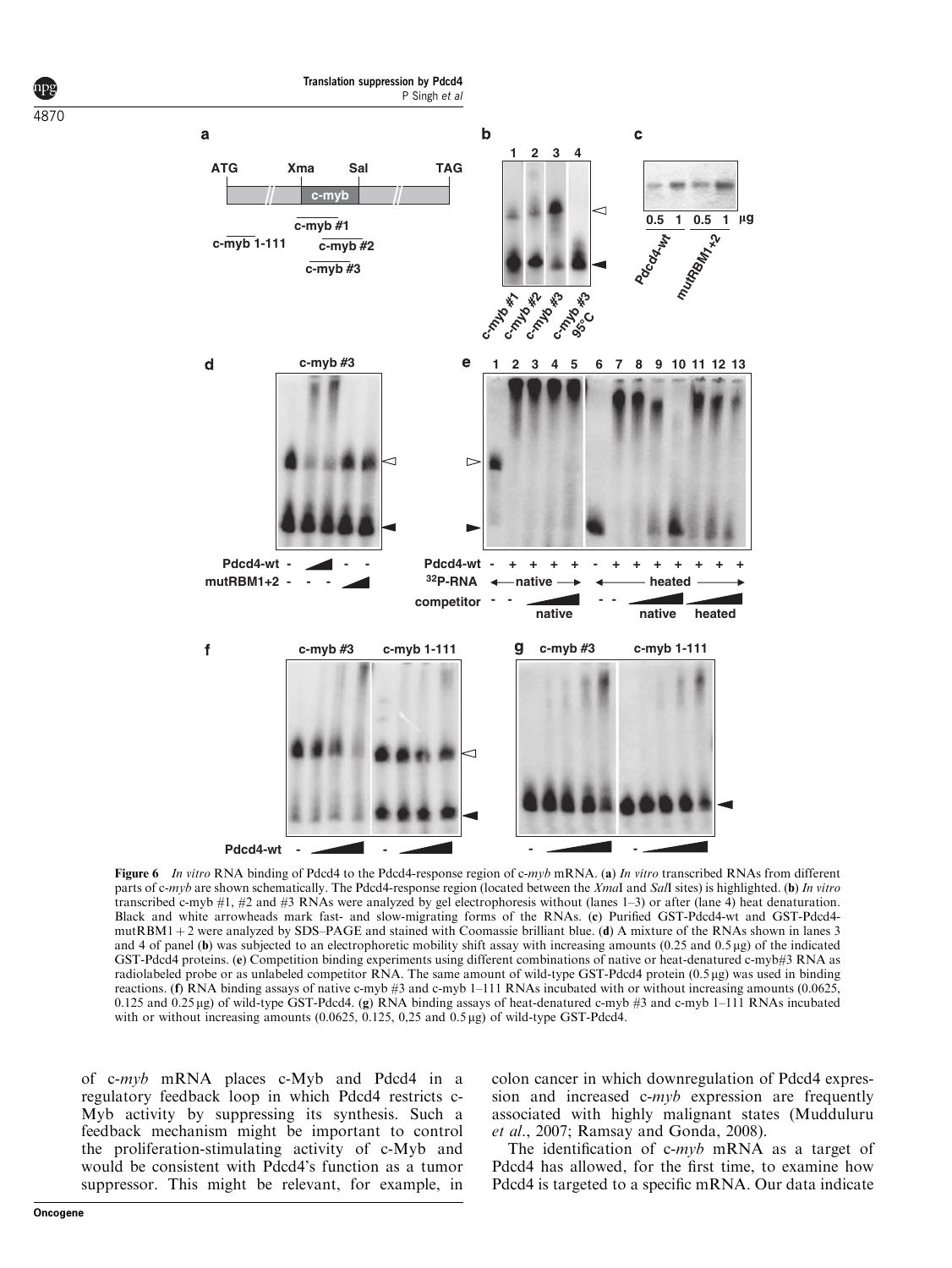that Pdcd4 targets a 'Pdcd4-response element' that maps to the coding region of  $c\text{-}myb$  mRNA. At first glance, it appears unusual that the coding region of an mRNA is the target of a translational regulatory mechanism; however, genome-wide analyses of interactions of regulatory RNA-binding proteins with mRNAs have revealed surprisingly large numbers of interactions that take place in the coding regions of the cognate mRNAs (Hogan et al., 2008; Hafner et al., 2010). Previous studies have also identified specific regulatory proteins that bind to the coding regions of certain mRNAs, such as the thymidylate synthase and dihydrofolate reductase, both of which bind to the coding regions of their own mRNAs (Ercikan-Abali et al., 1997; Lin et al., 2000; Zhang et al., 2010) and the RNA-binding protein HuR, which interacts with the coding region of CD83 RNA (Prechtel et al., 2006). Target sites for microRNAs are also not restricted to the 3'-UTRs but can occur in the coding region of certain mRNAs. Such target sites are clearly functional as they have been shown to mediate translational suppression of the respective mRNAs (Nottrott et al., 2006; Petersen et al., 2006).

Our analysis of the binding of Pdcd4 to c-myb RNA also highlights the role of the Pdcd4 N-terminal domain whose physiological function has not been clarified so far. Initially, in vitro binding experiments using nonspecific RNA suggested that the N-terminal part of Pdcd4 is involved in RNA binding (Böhm et al., 2003). More recently, we have shown that the Pdcd4 RNAbinding domain is required for the association of Pdcd4 with ribosomal complexes *in vivo*, providing the first evidence for a role of RNA binding in targeting Pdcd4 to the translation machinery (Wedeken et al., 2010). The identification of a 'Pdcd4-response region' in c-myb mRNA has allowed, for the first time, to study RNA binding of Pdcd4 in the context of a physiological RNA target site. As a result, our work provides the first evidence that the Pdcd4 RNA-binding domain is able to preferentially recognize specific RNA regions and suggests that RNA binding by Pdcd4 has a key role in targeting of Pdcd4 to specific mRNAs. Interestingly, it appears that not a RNA sequence per se is recognized by Pdcd4 but rather a secondary structure formed by the RNA is recognized.

Overall, our work demonstrates for the first time that Pdcd4 is directly involved in translational suppression of a natural mRNA and offers a framework for how Pdcd4 targets specific mRNAs. It will now be interesting to identify and characterize additional Pdcd4 target mRNAs to further explore this mechanism.

#### Materials and methods

#### Cells and transfections

Transient transfections were performed in the QT6 fibroblast line as described (Bitomsky et al., 2008). To monitor and normalize transfection efficiencies, the  $\beta$ -galactosidase expression plasmid CMV<sub>B</sub> (Invitrogen, Karlsruhe, Germany) was included in each transfection. DT40 Pdcd4  $(-/-)$  cells and Pdcd4  $(-/-)$  cells re-expressing hemagglutinin-tagged versions of Pdcd4 have been described (Singh et al., 2009).

#### Expression vectors

The chicken c-Myb expression vector was obtained by isolating the coding region of full-length c-Myb as a NcoI (partial)/XbaI fragment from pCM100 plasmid (Foos et al., 1992) and inserting it together with an oligonucleotide adapter (GAATTCACCATGG) between the EcoRI and XbaI sites of pCDNA4 (Invitrogen). pCDNA4-chcmyb- $\Delta$ Bgl, pCDNA4chcmyb- $\Delta$ Sal and pCDNA4-chcmyb- $\Delta$ Nae are derivatives encoding C-terminally truncated proteins containing c-myb amino acids 1–497, 1–303 and 1–236, respectively. pCDNA4 chcmyb- $\Delta N93$ , pCDNA4-chcmyb- $\Delta N185$  and pCDNA4chcmyb-ID148 encode N-terminally truncated proteins lacking amino acids 2–95, 2–186 and 81–234, respectively. The bicistronic GFP-HCV-Myb expression vector was generated by first inserting the hepatitis C virus internal ribosomal entry site and the c-myb-coding region into pEGFP-C1 (Clontech, Heidelberg, Germany) downstream of the GFP-coding region. In the resulting plasmid, the HCV translational start codon is linked via a 123 base-pair sequence in-frame to the c-Myb start codon. pCDNA4-CCR encodes full-length chicken C/EBPb (Plachetka et al, 2008). pCMVluc was obtained by inserting the CMV promoter into pGL3-basic (Promega, Mannheim, Germany). Expression vectors for hemagglutinin-tagged chicken Pdcd4 and wild-type human Pdcd4 have been described (Schlichter et al., 2001a; Waters et al., 2007)  $pCDNA4-hPdcd4-mutRBM1+2$  encodes a mutant Pdcd4 protein with amino-acid substitutions of several basic amino acids in the N-terminal part of Pdcd4 (Wedeken et al., 2010). Bacterial expression vectors for GST-Pdcd4 and GST-Pdcd4 mutRBM1 + 2 have been described (Wedeken *et al.*, 2010).

#### **Antihodies**

Western blotting of chicken and human c-Myb was performed with Myb-specific monoclonal antibodies 5E11 (Sleeman, 1993) and myb 2-37 (Evan et al., 1984). C/EBP $\beta$  was detected with a rabbit antiserum raised against full-length chicken C/EBPß (Mink et al., 1996). Pdcd4 was detected with a rabbit antiserum raised against the N-terminus of human Pdcd4 (Bitomsky et al., 2008) or with a commercial antibody against the C-terminus of Pdcd4 (Upstate Biomol, Hamburg, Germany). Antibodies against GFP were obtained from Roche Diagnostics (Mannheim, Germany).

#### Nuclear/cytoplasmic fractionation

Cells were lysed in hypotonic buffer  $(10 \text{ mm}$  Hepes, pH 7.5;  $5 \text{ mm}$  KCl;  $2 \text{ mm}$  MgCl<sub>2</sub>;  $0.5\%$  NP40; 1 mm phenylmethanesulfonylfluoride supplemented with with RNase inhibitor RNaseOUT (Invitrogen) and a protease inhibitor cocktail of pepstatin A, leupeptin hemisulfate and aprotinin) and pelleted at  $10000$  r.p.m. for 10 min at  $4^{\circ}$  C. RNA prepared from the supernatant (cytoplasmic fraction) and the pellet (nuclear fraction) was analyzed by northern blotting as described (Bitomsky et al., 2008).

#### Sucrose density gradients

Density gradient centrifugation was performed as described (Wedeken et al., 2010). Ribosomal RNAs were visualized by agarose gel electrophoresis. For real-time PCR analysis, gradient fractions were treated with proteinase K, and RNA was isolated by ribozol-OLS (Omni Life Sciences, Hamburg, Germany) extraction and ethanol precipitation. cDNA synthesis and real-time PCR were performed as described for RIP.

#### RNA immunoprecipitation

Approximately  $6 \times 10^5$  QT6 cells or 10<sup>8</sup> DT40 cells were fixed with 0.5% formaldehyde in growth medium for 10 min at

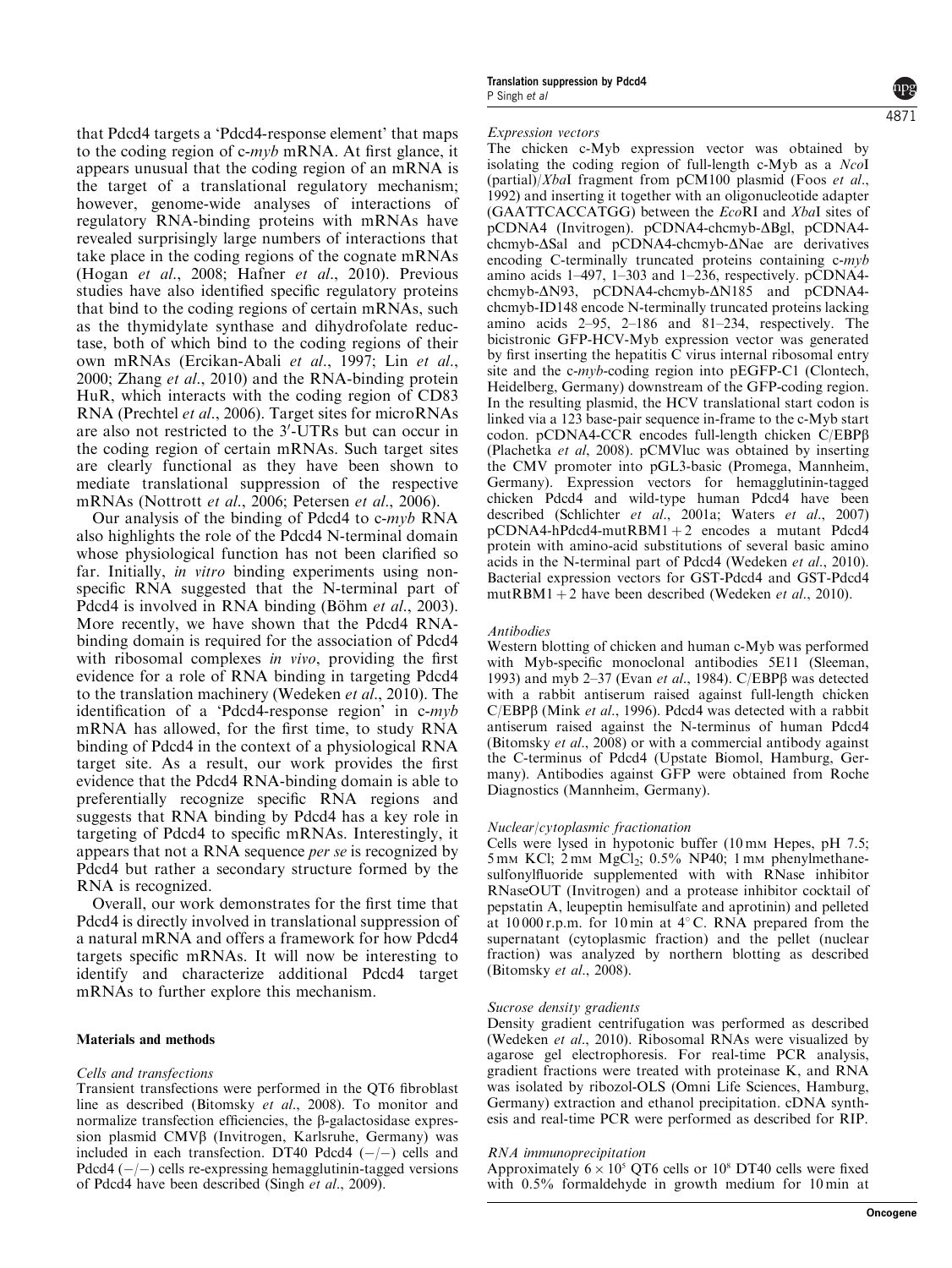room temperature, followed by addition of 125 mm glycine for 5 min. Cells were lysed in hypotonic buffer. Approximately 10% of the supernatant (cytoplasmic fraction) was saved as input sample and the remainder was used for IP for 12h at  $4^{\circ}$ C, using a commercial Pdcd4 antiserum (Upstate), in case of DT40 cells, or rabbit antiserum raised against the N-terminus of human Pdcd4 (Bitomsky et al., 2008), in case of transiently transfected cells. Immunoprecipitates were collected on protein-A sepharose for 2 h at  $4^{\circ}$ C and washed several times with RIPA buffer (10 mm Hepes, pH 7.5; 50 mm NaCl; 0.5% NP40; 0.1% SDS; 0.5% sodium deoxycholate; 1 mm phenylmethanesulfonylfluoride; supplemented with protease cocktail and RNase inhibitor). After elution from the beads with 1% SDS, samples were reverse crosslinked for 4h at  $65^{\circ}$ C and further treated with RNase-free DNase I for 15 min at  $37^{\circ}$ C, followed by proteinase K treatment for 1 h at  $42^{\circ}$  C. RNA was purified by ribozol-OLS (Omni Life Sciences) extraction and ethanol precipitation. First-strand cDNA synthesis was performed with a cDNA kit (Fermentas, St. Leon Roth, Germany). The cDNAs were analyzed by quantitative realtime PCR using the following primer pairs:  $c\text{-}myb$ : 5'-CCA TGGACTAAAGAGGAGGATCA-3' and 5'-CCTCTCCCT GCACTGTTTTCC-3', β-actin: 5'-ATGGCTCCGGTATGT GCAA-3' and 5'-TGTCTTTCTGGCCCATACCAA-3', βgalactosidase: 5'-CTGGCTGGAGTGCGATCTTC-3' and 5'-GGCGGATTGACCGTAATGG-3', luciferase: 5'-TTTGT GCCAGAGTCCTTCGAT-3' and 5'-GAGAATCTCACGC AGGCAGTT-3'.

#### Electrophoretic mobility shift assay

Subregions from the central part of the  $c\text{-}myb$  corresponding to nucleotides  $660 - 822$  (c-myb  $#1$ ), 740–949 (c-myb  $#2$ ) and 714–880 (c-myb #3) of the coding region were amplified by PCR using primers with flanking HindIII and BamHI sites and cloned into the polylinker of pCDNA3. RNAs were transcribed from BamHI-digested template DNA in a volume of 20 µl, using 1 µg template DNA,  $1 \times T7$  buffer (Invitrogen),  $40$  U/ml RNaseOUT (Invitrogen),  $4$  mm rNTPs,  $8$  mm MgCl<sub>2</sub>,  $25 \,\mu$ Ci  $\alpha^{32}$ P-UTP (3000 Ci/mmol) and 50 U T7 RNA polymerase (Invitrogen) for 1 h at  $37^{\circ}$ C. An additional RNA (c-myb)

# References

- Afonja O, Juste D, Das S, Matsuhashi S, Samuels HH. (2004). Induction of PDCD4 tumor suppressor gene expression by RAR agonists, antiestrogen and HER-2/neu antagonist in breast cancer cells. Evidence for a role in apoptosis. Oncogene 23: 8135–8145.
- Asangani IA, Rasheed SA, Nikolova DA, Leupold JH, Colburn NH, Post S et al. (2008). MicroRNA-21 (miR-21) post-transcriptionally downregulates tumor suppressor Pdcd4 and stimulates invasion, intravasation and metastasis in colorectal cancer. Oncogene 27: 2128–2136.
- Appl H, Klempnauer K-H. (2002). Targeted disruption of c-myb in the chicken pre B-cell line DT40. Oncogene 21: 3076–3081.
- Bitomsky N, Böhm M, Klempnauer K-H. (2004). Transformation suppressor protein Pdcd4 interferes with JNK-mediated phosphorylation of c-Jun and recruitment of the coactivator p300 by c-Jun. Oncogene 23: 7484–7493.
- Bitomsky N, Wethkamp N, Marikkannu R, Klempnauer K-H. (2008). siRNA-mediated knock-down of Pdcd4 expression causes upregulation of p21(Waf1/Cip1) expression. Oncogene 27: 4820–4829.
- Böhm M, Sawicka K, Siebrasse JP, Brehmer-Fastnacht A, Peters R, Klempnauer K-H. (2003). The transformation suppressor protein Pdcd4 shuttles between nucleus and cytoplasm and binds RNA. Oncogene 22: 4905–4910.

1–111) corresponding to nucleotides 1–111 of the c-mybcoding region was transcribed from pCDNA3-chc-myb (containing the full-length c-myb-coding region) and digested with AvrII. The RNA was extracted with TriZOL, ethanolprecipitated and dissolved in diethylpyrocarbonate-treated water. GST-Pdcd4-wt and GST-Pdcd4-mutRBM1 + 2 have been described (Wedeken et al., 2010). The proteins were purified by binding to GST sepharose in buffer containing  $1 \times$ phosphate-buffered saline, 1% NP-40, 2 mm DTT, 1 mm phenylmethanesulfonylfluoride and a protease inhibitor cocktail containing pepstatin A, leupeptin and aprotinin. To remove bacterial nucleic acids bound to the protein, the beads were then washed twice with binding buffer containing  $300 \text{ mm}$ NaCl and 150 mm KCl. Finally, after washing twice with 10 m<sup>M</sup> Tris–HCl, pH 7.5, the bound protein was eluted in 10 mm Tris–HCl, pH 7.5, supplemented with 15 mm reduced glutathione. The final concentration of GST-Pdcd4 was determined by SDS–PAGE, using known amounts of bovine serum albumin as standard. RNA-binding reactions were set up in 20 µl volume and contained approximately  $4 \times 10^{6}$  c.p.m. radioactive RNA, 5 mm Tris–HCl, pH 7.5; 50 mm NaCl, 1 mm EDTA, 2% w/v ficoll and different amounts of bacterially expressed protein. Binding reactions were incubated for 30 min on ice and analyzed by electrophoresis in 5% polyacrylamide  $(0.5 \times \text{TBE})$  gels. Gels were dried and analyzed with a phosphor image analyzer (Fuji film, Duesseldorf, Germany).

#### Conflict of interest

The authors declare no conflict of interest.

#### Acknowledgements

We thank M Hentze and D Ostareck for providing plasmids. This work was supported by the Deutsche Krebshilfe (10–1716), the Wilhelm-Sander-Stiftung (2004.088.1) and the Wellcome Trust. PS and LW were supported by the Graduate School of Chemistry (GSC-MS) at the University of Münster.

- Chang JH, Cho YH, Sohn SY, Choi JM, Kim A, Kim YC et al. (2009). Crystal structure of the eIF4A-PDCD4 complex. Proc Natl Acad Sci USA 106: 3148–3153.
- Chen Y, Knosel T, Kristiansen G, Pietas A, Garber ME, Matsuhashi S et al. (2003). Loss of PDCD4 expression in human lung cancer correlates with tumour progression and prognosis. J Pathol 200: 640–646.
- Cmarik JL, Min H, Hegamyer G, Zhan S, Kulesz-Martin M, Yoshinaga H et al. (1999). Differentially expressed protein Pdcd4 inhibits tumor promoter-induced neoplastic transformation. Proc Natl Acad Sci USA 96: 14037–14042.
- Dorello NV, Peschiamoli A, Guardavaccaro D, Colburn NH, Sherman NE, Pagano M. (2006). S6K1- and betaTRCP-mediated degradation of PDCD4 promotes protein translation and cell growth. Science 314: 467–471.
- Ercikan-Abali EA, Banerjee D, Waltham MC, Skacel N, Scotto KW, Bertino JR. (1997). Dihydrofolate reductase protein inhibits its own translation by binding to dihydrofolate reductase mRNA sequences within the coding region. Biochemistry 36: 12317–12322.
- Evan GI, Lewis GK, Bishop JM. (1984). Isolation of monoclonal antibodies specic for products of avian oncogene myb. Mol Cell Biol 4: 2843–2850.